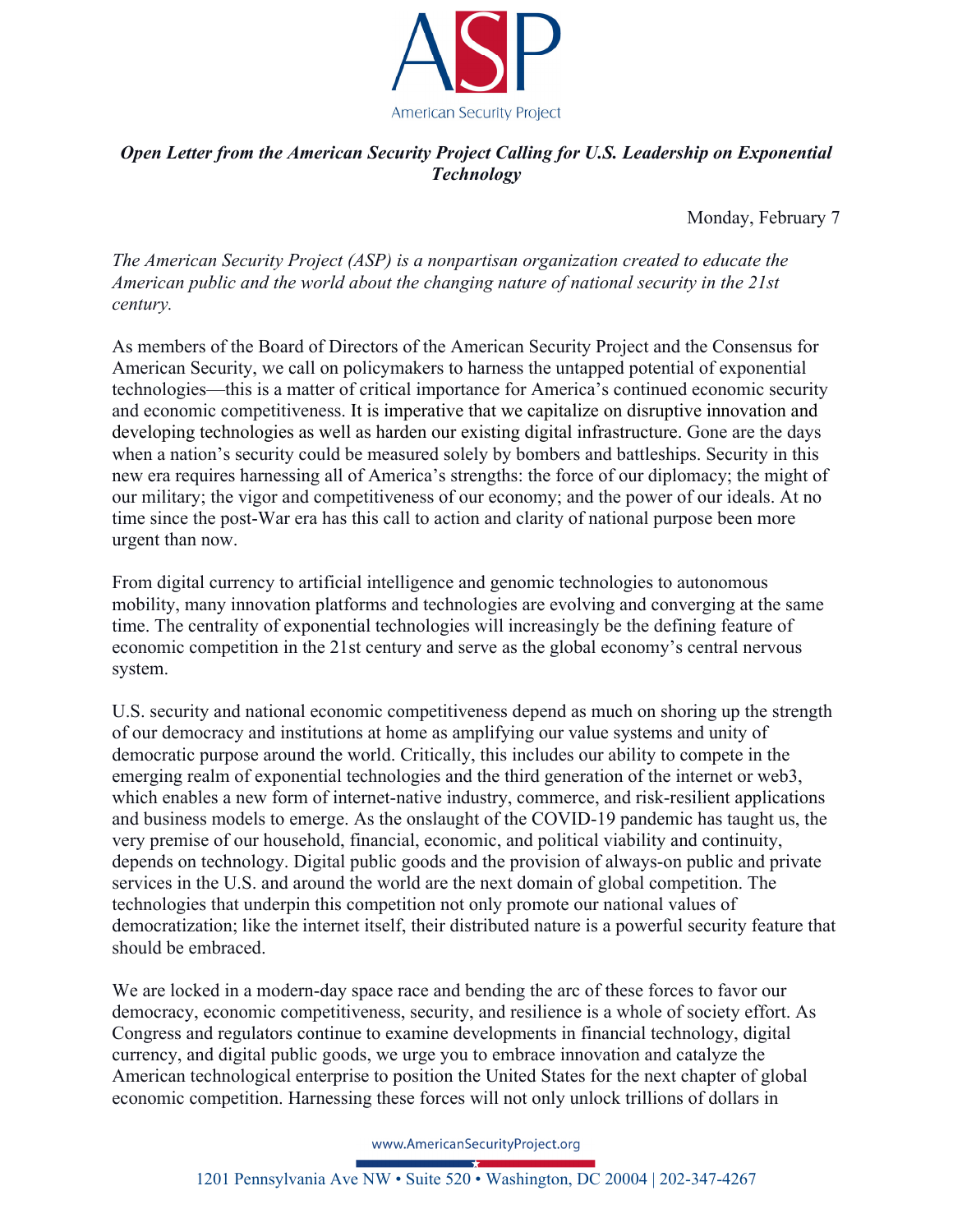economic value, but also allow us to lead democratic nations in a wave of exponential development and growth that builds digital public goods supporting the always-on global needs of the 21st century. This is the very infrastructure, like the bridges and roads and telecommunications networks that assured our way of life in the last century, that will assure it in the next.

Sincerely,

### **The Honorable Gary Hart**

Former U.S. Senator from Colorado Chairman Emeritus, American Security Project Board of Directors

### **Admiral William J. Fallon**

United States Navy, Retired Former Commander, United States Central Command Member, American Security Project Board of Directors

### **Lieutenant General Norman R. Seip**

United States Air Force, Retired Former Commander, 12<sup>th</sup> Air Force President, American Security Project

### **Lieutenant General Daniel Christman**

United States Army, Retired Former Superintendent, United States Military Academy Member, American Security Project Board of Directors

### **Lieutenant General Donald Kerrick**

United States Army, Retired Former Deputy National Security Advisor Member, Consensus for American Security

### **Vice Admiral Michael T. Franken**

United States Navy, Retired Former Deputy Director of Military Operations, United States Africa Command Member, Consensus for American Security

### **Vice Admiral Lee Gunn**

United States Navy, Retired Former Inspector General, Department of the Navy Member, American Security Project Board of Directors

### **Governor Christine Todd Whitman**

50<sup>th</sup> Governor, State of New Jersey Chairperson, American Security Project Board of **Directors** 

### **Admiral Bobby Ray Inman**

United States Navy, Retired Former Director, National Security Agency Member, Consensus for American Security

### **Lieutenant General John G. Castellaw**

United States Marine Corp, Retired Former Chief of Staff, U.S. Central Command Member, Consensus for American Security

### **Lieutenant General Claudia Kennedy**

United States Army, Retired Former Deputy Chief of Staff for Intelligence Member, American Security Project Board of Directors

### **Vice Admiral William R. Burke**

United States Navy, Retired Former Deputy Chief of Naval Operations for Warfare Systems Member, Consensus for American Security

### **Vice Admiral Kevin Green**

United States Navy, Retired Former Deputy Chief of Naval Operations Member, Consensus for American Security

## **Rear Admiral Jamie Barnett**

United States Navy, Retired Former Deputy Commander, Navy Expeditionary Combat Command Member, Consensus for American Security

www.AmericanSecurityProject.org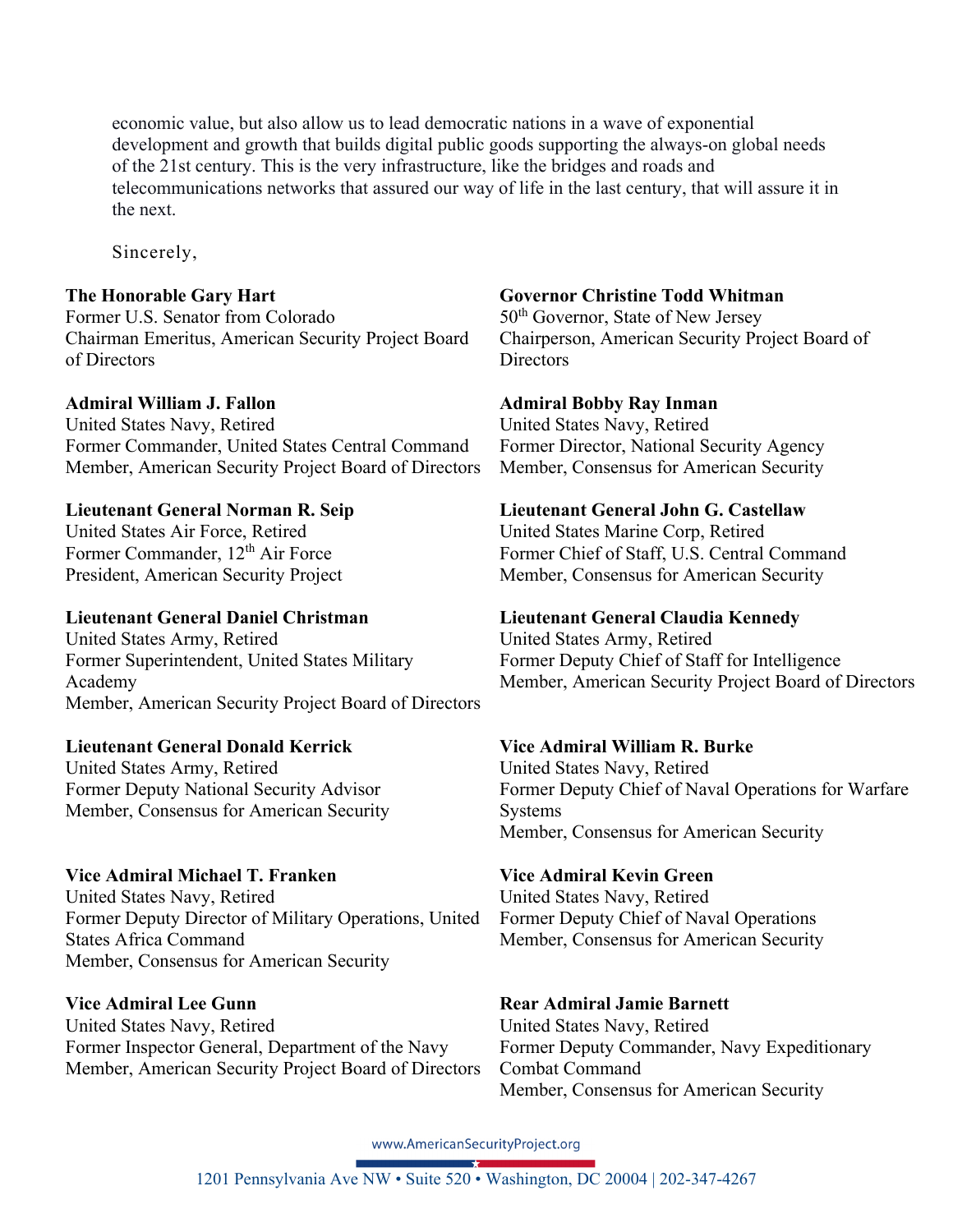### **Rear Admiral Tim Gallaudet, PhD**

United States Navy, Retired Former Assistant Secretary of Commerce & Deputy NOAA Administrator Member, Consensus for American Security

**Major General Paul D. Eaton** 

United States Army, Retired Former Deputy Chief of Staff for Operations and Training, United States Army Member, Consensus for American Security

### **Brigadier General Robert Felderman**

United States Army, Retired Former Deputy Director of Plans, Policy and Strategy, United States Northern Command Member, Consensus for American Security

### **The Honorable Joseph P. Kennedy, III**

Former Member, United States House of Representatives Member, Consensus for American Security

### **The Honorable Tara D. Sonenshine**

Former Undersecretary of State for Public Diplomacy and Public Affairs Member, Consensus for American Security

## **Ambassador Richard Kauzlarich**

Former U.S. Ambassador to Bosnia and Herzegovina Member, Consensus for American Security

**Ms Mary Catherine Andrews**  Member, Consensus for American Security

**Mr. Matthew Bergman**  Member, American Security Project Board of Directors

**Ms Lee Cullum**  Member, American Security Project Board of Directors

**Mr. Dante Disparte**  Member, American Security Project Board of Directors *Ex officio*

## **Major General Rick Devereaux**

United States Air Force, Retired Former Director, Operational Planning, Policy and Strategy, United States Air Force Member, Consensus for American Security

### **Brigadier General Stephen A. Cheney**

United States Marine Corp, Retired Former Commanding General, Marine Recruit Depot Parris Island Member, American Security Project Board of Directors

### **Brigadier General David L. McGinnis**

United States Army, Retired Former Deputy Assistant Secretary of Defense for Reserve Affairs Member, Consensus for American Security

### **The Honorable Glenn Nye**

Former Member, United States House of Representatives Member, Consensus for American Security

### **Ambassador Richard Burt**

Former U.S. Ambassador to Germany Member, Consensus for American Security

### **Ambassador David McKean**  Former U.S. Ambassador to Luxembourg Member, Consensus for American Security

**Mr. Robert B. Crowe**  Member, American Security Project Board of Directors

**Mr. Nelson Cunningham**  Member, American Security Project Board of Directors

**Mr. Scott Gilbert**  Member, American Security Project Board of Directors

**Dr. Geoffrey Kemp**  Member, Consensus for American Security

www.AmericanSecurityProject.org